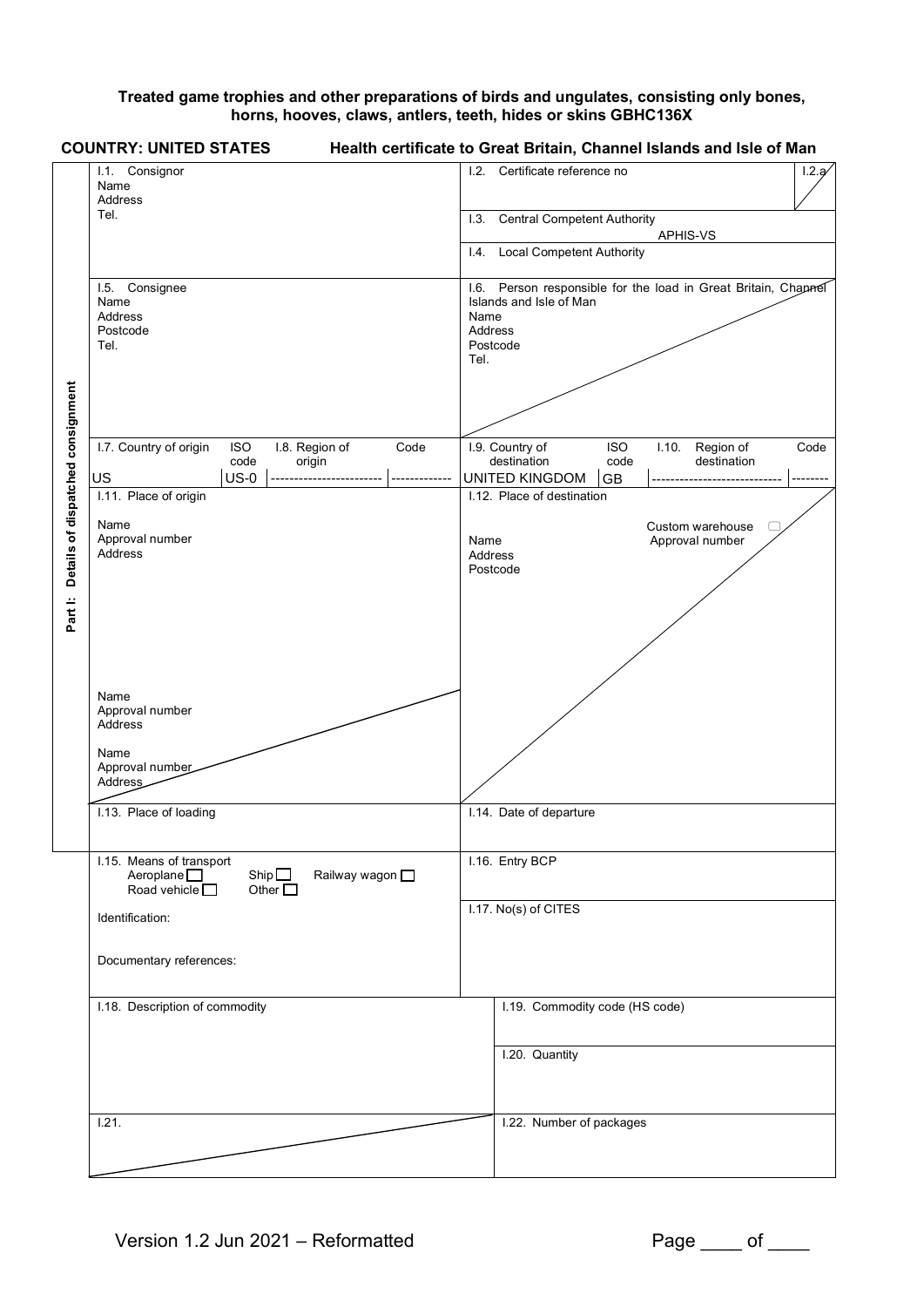**COUNTRY: UNITED STATES** 

## **Treated game trophies and other preparations of birds and ungulates, consisting only bones, horns, hooves, claws, antlers, teeth, hides or skins GBHC136X**

|                                                                         | Certificate reference no<br>1.2.                                  | 1.2.3              |
|-------------------------------------------------------------------------|-------------------------------------------------------------------|--------------------|
| I.23. Seal/Container No.                                                | I.24. Type of packaging                                           |                    |
| I.25. Commodities certified for:                                        |                                                                   |                    |
| Technical use <sup>[X]</sup>                                            |                                                                   |                    |
| 1.26. For transit through Great Britain, Channel Islands and Isle of    | I.27. For import or admission into Great Britain, Channel Islands |                    |
| Man to third country $\overline{\bigcirc}$<br>Third country<br>ISO code | and Isle of Man X                                                 |                    |
|                                                                         |                                                                   |                    |
| I.28. Identification of the commodities                                 | Nature of commodity                                               | Number of packages |
| Species<br>(Scientific Name)                                            |                                                                   |                    |
|                                                                         |                                                                   |                    |
|                                                                         |                                                                   |                    |
|                                                                         |                                                                   |                    |
|                                                                         |                                                                   |                    |
|                                                                         |                                                                   |                    |
|                                                                         |                                                                   |                    |
|                                                                         |                                                                   |                    |
|                                                                         |                                                                   |                    |
|                                                                         |                                                                   |                    |
|                                                                         |                                                                   |                    |
|                                                                         |                                                                   |                    |
|                                                                         |                                                                   |                    |
|                                                                         |                                                                   |                    |
|                                                                         |                                                                   |                    |
|                                                                         |                                                                   |                    |
|                                                                         |                                                                   |                    |
|                                                                         |                                                                   |                    |
|                                                                         |                                                                   |                    |
|                                                                         |                                                                   |                    |
|                                                                         |                                                                   |                    |
|                                                                         |                                                                   |                    |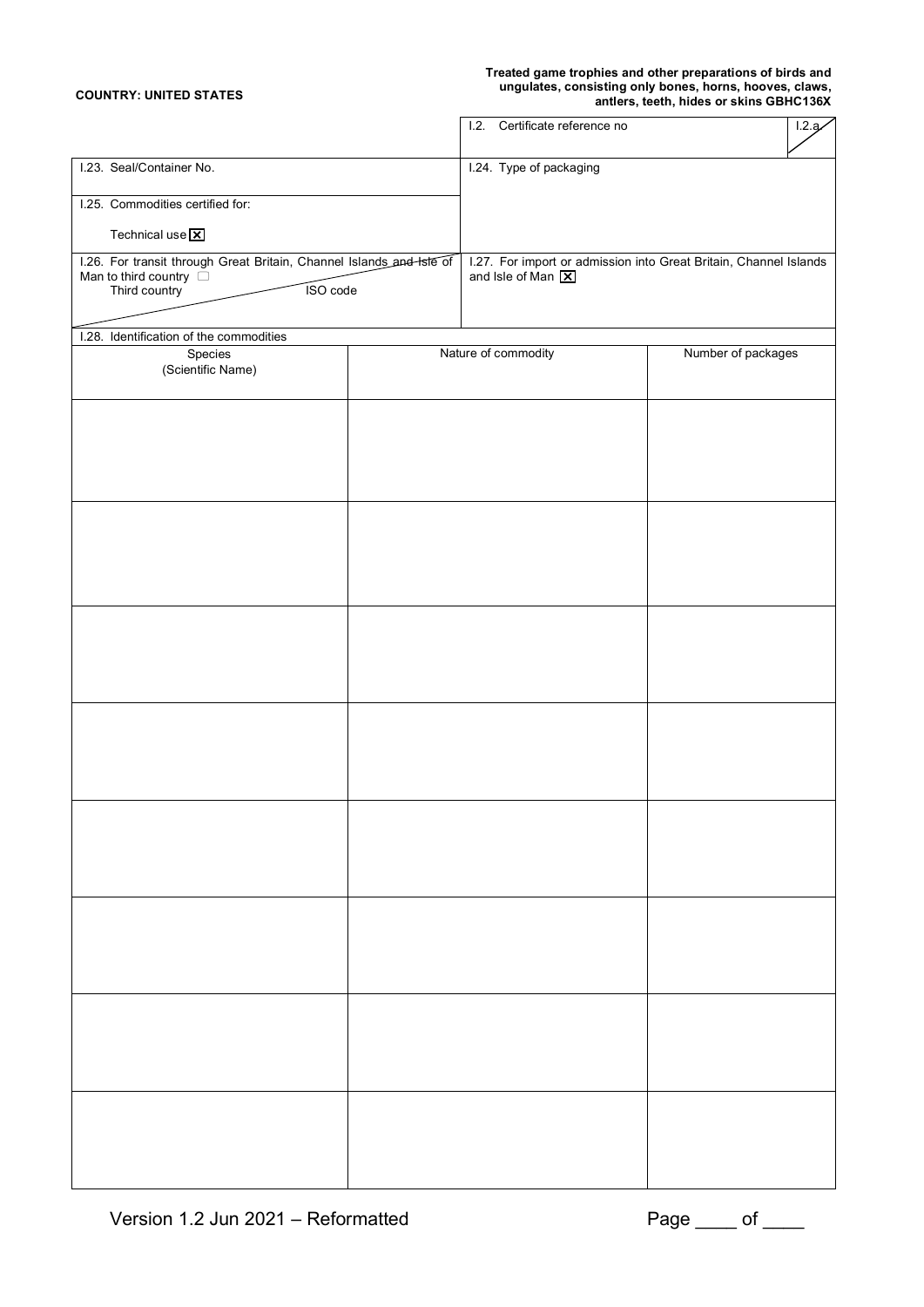**Treated game trophies and other preparations of birds and ungulates, consisting only bones, horns, hooves, COUNTRY: UNITED STATES claws, antlers, teeth, hides or skins GBHC136X** 

|                                                                                                                                                                                                                                                                                                                     | Н.<br><b>Health information</b>                                                                                                                                                                                                                                                                                                                                                                                                                                                                                                                                                                                                                                                                                           |                              |                                                                                                      | II.a. Certificate reference no                                                                                                                                                                                                                                                                                                                                                                                                                        | II.b. |  |
|---------------------------------------------------------------------------------------------------------------------------------------------------------------------------------------------------------------------------------------------------------------------------------------------------------------------|---------------------------------------------------------------------------------------------------------------------------------------------------------------------------------------------------------------------------------------------------------------------------------------------------------------------------------------------------------------------------------------------------------------------------------------------------------------------------------------------------------------------------------------------------------------------------------------------------------------------------------------------------------------------------------------------------------------------------|------------------------------|------------------------------------------------------------------------------------------------------|-------------------------------------------------------------------------------------------------------------------------------------------------------------------------------------------------------------------------------------------------------------------------------------------------------------------------------------------------------------------------------------------------------------------------------------------------------|-------|--|
| I, the undersigned official veterinarian, declare that I have read and understood Regulation (EC) No 1069/2009 of the<br>European Parliament and of the Council and Commission Regulation (EU) No 142/2011, and in particular Annex XIV,<br>Chapter II thereof, and certify that the game trophies described above: |                                                                                                                                                                                                                                                                                                                                                                                                                                                                                                                                                                                                                                                                                                                           |                              |                                                                                                      |                                                                                                                                                                                                                                                                                                                                                                                                                                                       |       |  |
|                                                                                                                                                                                                                                                                                                                     | II.1.<br>have been packaged, immediately after treatment, without being in contact with other products of<br>animal origin likely to contaminate them, in individual, transparent and closed packages so as to avoid<br>any subsequent contamination;                                                                                                                                                                                                                                                                                                                                                                                                                                                                     |                              |                                                                                                      |                                                                                                                                                                                                                                                                                                                                                                                                                                                       |       |  |
|                                                                                                                                                                                                                                                                                                                     | $(2)$ either [II.2.1.                                                                                                                                                                                                                                                                                                                                                                                                                                                                                                                                                                                                                                                                                                     |                              | in the case of game trophies or other preparations consisting only of hides or skin:                 |                                                                                                                                                                                                                                                                                                                                                                                                                                                       |       |  |
| Part II: Certification                                                                                                                                                                                                                                                                                              |                                                                                                                                                                                                                                                                                                                                                                                                                                                                                                                                                                                                                                                                                                                           | $(2)$ either<br>$(2)$ and/or | [have been dried;]<br>[have been dry-salted or wet-salted for a minimum of 14 days before dispatch;] |                                                                                                                                                                                                                                                                                                                                                                                                                                                       |       |  |
|                                                                                                                                                                                                                                                                                                                     | $(2)$ and/or<br>control post;]]                                                                                                                                                                                                                                                                                                                                                                                                                                                                                                                                                                                                                                                                                           |                              |                                                                                                      | according to the declaration of the transporter, will be transported by ship and the<br>duration of the transport will be such that they will have undergone a minimum of 14<br>days salting before they reach Great Britain, Channel Islands or Isle of Man border                                                                                                                                                                                   |       |  |
|                                                                                                                                                                                                                                                                                                                     | $(2)$ and/or [II.2.2.                                                                                                                                                                                                                                                                                                                                                                                                                                                                                                                                                                                                                                                                                                     | antlers or teeth:<br>(b)     |                                                                                                      | in the case of game trophies or other preparations consisting only of bone, horns, hooves, claws,<br>(a) have been immersed in boiling water for an appropriate time so as to ensure that any matter<br>other than bone, horns, hooves, claws, antlers or teeth is removed, and<br>have been disinfected with a product authorised by the competent authority, in particular with<br>hydrogen peroxide where parts consisting of bone are concerned.] |       |  |
|                                                                                                                                                                                                                                                                                                                     | <b>Notes</b>                                                                                                                                                                                                                                                                                                                                                                                                                                                                                                                                                                                                                                                                                                              |                              |                                                                                                      |                                                                                                                                                                                                                                                                                                                                                                                                                                                       |       |  |
|                                                                                                                                                                                                                                                                                                                     | (*) Those countries subject to the transitional import arrangements include: an EU member State; Liechtenstein; Norway;<br>Iceland and Switzerland.                                                                                                                                                                                                                                                                                                                                                                                                                                                                                                                                                                       |                              |                                                                                                      |                                                                                                                                                                                                                                                                                                                                                                                                                                                       |       |  |
|                                                                                                                                                                                                                                                                                                                     | References to European Union legislation within this certificate are references to direct EU legislation which has been<br>retained in Great Britain (retained EU law as defined in the European Union (Withdrawal) Act 2018).                                                                                                                                                                                                                                                                                                                                                                                                                                                                                            |                              |                                                                                                      |                                                                                                                                                                                                                                                                                                                                                                                                                                                       |       |  |
|                                                                                                                                                                                                                                                                                                                     | References to Great Britain in this certificate include Channel Islands and Isle of Man.                                                                                                                                                                                                                                                                                                                                                                                                                                                                                                                                                                                                                                  |                              |                                                                                                      |                                                                                                                                                                                                                                                                                                                                                                                                                                                       |       |  |
|                                                                                                                                                                                                                                                                                                                     | Part I:                                                                                                                                                                                                                                                                                                                                                                                                                                                                                                                                                                                                                                                                                                                   |                              |                                                                                                      |                                                                                                                                                                                                                                                                                                                                                                                                                                                       |       |  |
|                                                                                                                                                                                                                                                                                                                     | Box reference I.6: Person responsible for the consignment in the Great Britain, Channel Islands or Isle of Man: this<br>box is to be filled in only if it is a certificate for transit commodity; it may be filled in if the certificate is for import<br>commodity.<br>Box reference I.11 and I.12: Approval number: the registration number of the establishment or plant, which has been<br>$\overline{\phantom{m}}$<br>issued by the competent authority.<br>Box reference I.12: Place of destination: this box is to be filled in only if it is a certificate for transit commodity. The<br>$\overline{\phantom{a}}$<br>products in transit can only be stored in free zones, free warehouses and custom warehouses. |                              |                                                                                                      |                                                                                                                                                                                                                                                                                                                                                                                                                                                       |       |  |
|                                                                                                                                                                                                                                                                                                                     |                                                                                                                                                                                                                                                                                                                                                                                                                                                                                                                                                                                                                                                                                                                           |                              |                                                                                                      |                                                                                                                                                                                                                                                                                                                                                                                                                                                       |       |  |
|                                                                                                                                                                                                                                                                                                                     |                                                                                                                                                                                                                                                                                                                                                                                                                                                                                                                                                                                                                                                                                                                           |                              |                                                                                                      |                                                                                                                                                                                                                                                                                                                                                                                                                                                       |       |  |
|                                                                                                                                                                                                                                                                                                                     | Box reference I.15: Registration number (railway wagons or container and lorries), flight number (aircraft) or name<br>$\overline{\phantom{m}}$<br>(ship) is to be provided. In case of unloading and reloading, the consignor must inform the BCP of entry into Great<br>Britain, Channel Islands or Isle of Man.                                                                                                                                                                                                                                                                                                                                                                                                        |                              |                                                                                                      |                                                                                                                                                                                                                                                                                                                                                                                                                                                       |       |  |
|                                                                                                                                                                                                                                                                                                                     | Box reference I.19: use the appropriate Harmonized System (HS) code under the following headings: 05.05, 05.06,<br>$\overline{\phantom{a}}$<br>05.07 or 97.05.                                                                                                                                                                                                                                                                                                                                                                                                                                                                                                                                                            |                              |                                                                                                      |                                                                                                                                                                                                                                                                                                                                                                                                                                                       |       |  |
|                                                                                                                                                                                                                                                                                                                     | Box reference I.23: for bulk containers, the container number and the seal number (if applicable) should be included.<br>$\qquad \qquad \blacksquare$                                                                                                                                                                                                                                                                                                                                                                                                                                                                                                                                                                     |                              |                                                                                                      |                                                                                                                                                                                                                                                                                                                                                                                                                                                       |       |  |